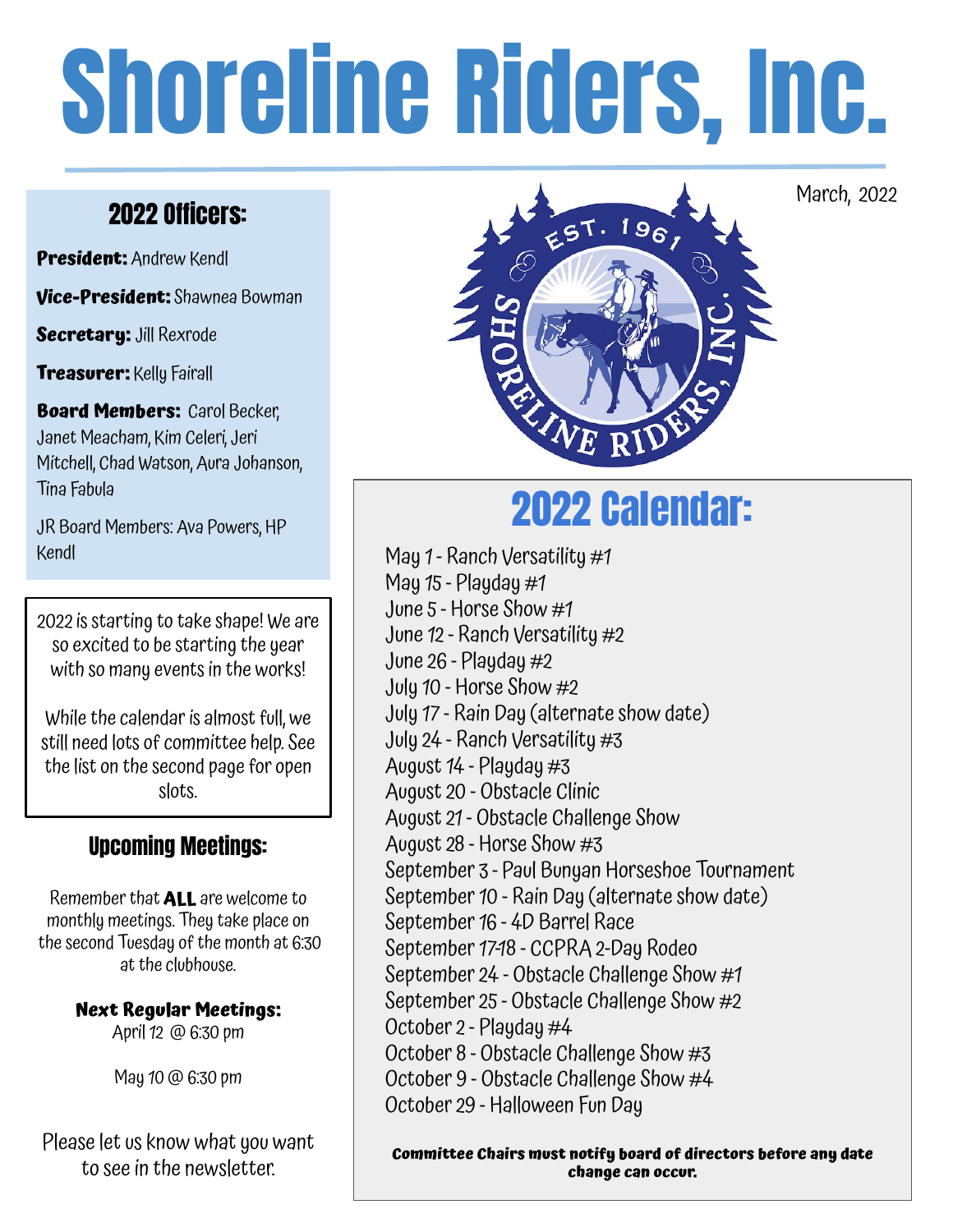## PLAYDAY / RANCH SERIES / HORSE SHOW **MEETING**

Friday, March 18th @ 8:00

Please attend if you have signed up for any of these committees.

## Rodeo Planning

Many hands make light work

Tuesday, March 22th @ 6:30 pm Tuesday, April 26 @ 6:30 pm Tuesday, May 24 @ 6:30 pm

PLEASE come to help the club plan this yearly fundraiser.



## Work Day

The clubhouse and grounds are really looking nice! THANK YOU to all those that have lent a hand. We will be having a work day each month to continue! Join us **Sunday, April 3rd @ 9:00 am**  to start working.

The arena will be closed during the work time, so more people working, the faster the arena will reopen!

# Panel Silent Auction:

Please submit a "silent" bid before March 21st. Please drop off sealed bit for the five usable panels to Hwy 20 Feed BEFORE end of day. They are next to the shed if you want to take a look!

Envelope will be opened at the rodeo meeting March 22 and winner announces



We are working on continuing to make the club more family FUN! Our next potluck will be April 15th and will include BINGO! Bring your favorite dish to share. The arena will be open for riding as well.



# Our first ranch show will be Sunday, May 1!

Be looking for the entry in the next newsletter as well as the facebook page and local horse groups! Let's make these events bigger and more fun!